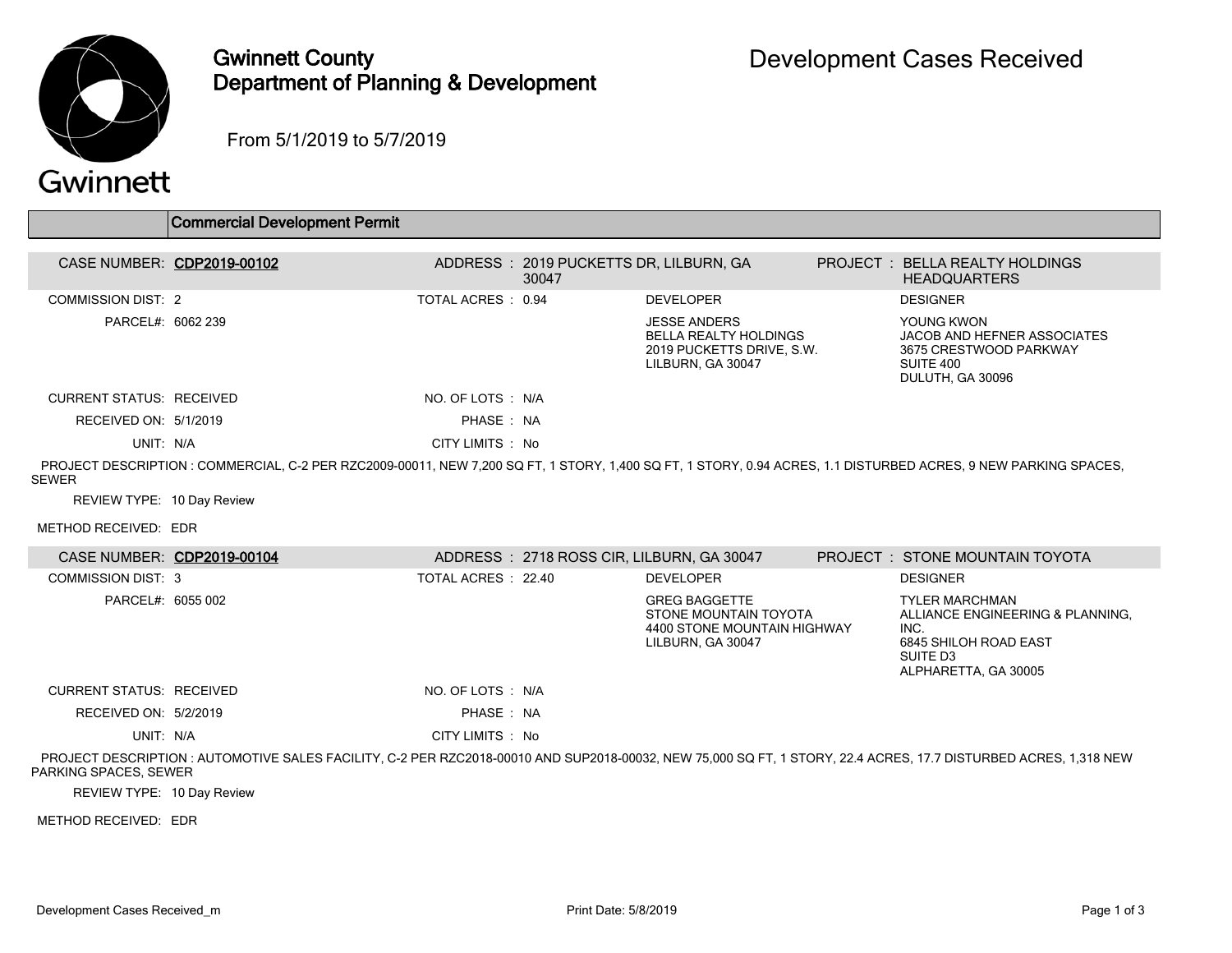| CASE NUMBER: CDP2019-00107       |                                                                                                                                                   |                     | ADDRESS: 4405 ANDERSON-LIVSEY LN.<br>SNELLVILLE, GA 30039     |                                                                                                                         | PROJECT: DOLLAR GENERAL                                                                                                                                         |
|----------------------------------|---------------------------------------------------------------------------------------------------------------------------------------------------|---------------------|---------------------------------------------------------------|-------------------------------------------------------------------------------------------------------------------------|-----------------------------------------------------------------------------------------------------------------------------------------------------------------|
| <b>COMMISSION DIST: 3</b>        |                                                                                                                                                   | TOTAL ACRES : 2.58  |                                                               | <b>DEVELOPER</b>                                                                                                        | <b>DESIGNER</b>                                                                                                                                                 |
| PARCEL#: 6005 073                |                                                                                                                                                   |                     |                                                               | <b>BRIAN SULLIVAN</b><br>SW SOUTH SNELLVILLE, LC<br>4151 ASHFORD DUNWOODY ROAD<br><b>SUITE 155</b><br>ATLANTA, GA 30319 | <b>ERIC HUFFINE</b><br>ROCHESTER & ASSOCIATES, INC.<br>420 OAK STREET, N.W.<br>GAINESVILLE, GA 30501                                                            |
| <b>CURRENT STATUS: IN REVIEW</b> |                                                                                                                                                   | NO. OF LOTS : N/A   |                                                               |                                                                                                                         |                                                                                                                                                                 |
| RECEIVED ON: 5/3/2019            |                                                                                                                                                   | PHASE: NA           |                                                               |                                                                                                                         |                                                                                                                                                                 |
| UNIT: N/A                        |                                                                                                                                                   | CITY LIMITS : No    |                                                               |                                                                                                                         |                                                                                                                                                                 |
|                                  | PROJECT DESCRIPTION : RETAIL, C-2 PER RZC2018-000020, NEW 9,100 SQ FT, 1 STORY, 2.58 ACRES, 3.4 DISTURBED ACRES, 30 NEW PARKING SPACES, SEWER     |                     |                                                               |                                                                                                                         |                                                                                                                                                                 |
| REVIEW TYPE: 10 Day Review       |                                                                                                                                                   |                     |                                                               |                                                                                                                         |                                                                                                                                                                 |
| METHOD RECEIVED: EDR             |                                                                                                                                                   |                     |                                                               |                                                                                                                         |                                                                                                                                                                 |
| CASE NUMBER: CDP2019-00109       |                                                                                                                                                   |                     | GA 30045                                                      | ADDRESS: 1170 SCENIC HWY, LAWRENCEVILLE,                                                                                | PROJECT : JUICY CRAB                                                                                                                                            |
| <b>COMMISSION DIST: 4</b>        |                                                                                                                                                   | TOTAL ACRES : 1.69  |                                                               | <b>DEVELOPER</b>                                                                                                        | <b>DESIGNER</b>                                                                                                                                                 |
| PARCEL#: 5087 706                |                                                                                                                                                   |                     |                                                               | SHUYING CHEN<br>J C FIRST PROPERTY, LLC<br>2729 LONGACRE PARKWAY<br>LAWRENCEVILLE, GA 30044                             | <b>CLIFFORD KONG</b><br><b>QTECH ENGINEERING, LLC</b><br>330 NEWINGTON COURT<br>JOHNS CREEK, GA 30022                                                           |
| <b>CURRENT STATUS: RECEIVED</b>  |                                                                                                                                                   | NO. OF LOTS : N/A   |                                                               |                                                                                                                         |                                                                                                                                                                 |
| RECEIVED ON: 5/7/2019            |                                                                                                                                                   | PHASE: NA           |                                                               |                                                                                                                         |                                                                                                                                                                 |
| UNIT: N/A                        |                                                                                                                                                   | CITY LIMITS : No    |                                                               |                                                                                                                         |                                                                                                                                                                 |
|                                  | PROJECT DESCRIPTION : RESTAURANT, C-2 PER CIC2012-00013, NEW 9,100 SQ FT, 1 STORY, 1.69 ACRES, 1.5 DISTURBED ACRES, 141 NEW PARKING SPACES, SEWER |                     |                                                               |                                                                                                                         |                                                                                                                                                                 |
| REVIEW TYPE: 10 Day Review       |                                                                                                                                                   |                     |                                                               |                                                                                                                         |                                                                                                                                                                 |
| METHOD RECEIVED: EDR             |                                                                                                                                                   |                     |                                                               |                                                                                                                         |                                                                                                                                                                 |
| CASE NUMBER: CDP2019-00110       |                                                                                                                                                   |                     | ADDRESS: 1161 WEBB GIN HOUSE ROAD,<br>LAWRENCEVILLE, GA 30045 |                                                                                                                         | PROJECT: CELEBRATION SNELLVILLE VILLAGE                                                                                                                         |
| <b>COMMISSION DIST: 4</b>        |                                                                                                                                                   | TOTAL ACRES : 22.15 |                                                               | <b>DEVELOPER</b>                                                                                                        | <b>DESIGNER</b>                                                                                                                                                 |
| PARCEL#: 5106 067                |                                                                                                                                                   |                     |                                                               | PAUL AASE<br><b>ACTIVE SENIOR CONCEPTS</b><br>10305 MEDLOCK BRIDGE<br>SUITE A8<br>JOHNS CREEK, GA 30097                 | <b>BARRY DUNLOP</b><br>PARADIGM ENGINEERING SERVICES, INC.<br>SEVEN DUNWOODY PARK<br><b>SUITE 115</b><br>ATLANTA, GA 30338                                      |
| <b>CURRENT STATUS: RECEIVED</b>  |                                                                                                                                                   | NO. OF LOTS : N/A   |                                                               |                                                                                                                         |                                                                                                                                                                 |
| RECEIVED ON: 5/7/2019            |                                                                                                                                                   | PHASE: NA           |                                                               |                                                                                                                         |                                                                                                                                                                 |
| UNIT: N/A                        |                                                                                                                                                   | CITY LIMITS : No    |                                                               |                                                                                                                         |                                                                                                                                                                 |
| DISTURBED ACRES, SEWER           |                                                                                                                                                   |                     |                                                               |                                                                                                                         | PROJECT DESCRIPTION : RETIREMENT COMMUNITY, O-I PER RZC2018-00001, SUP2018-00003 AND SUP2018-00004, NEW 74 TOTAL RESIDENTIAL HOMES, 1 STORY, 22.15 ACRES, 18.26 |
| REVIEW TYPE: 10 Day Review       |                                                                                                                                                   |                     |                                                               |                                                                                                                         |                                                                                                                                                                 |

METHOD RECEIVED: EDR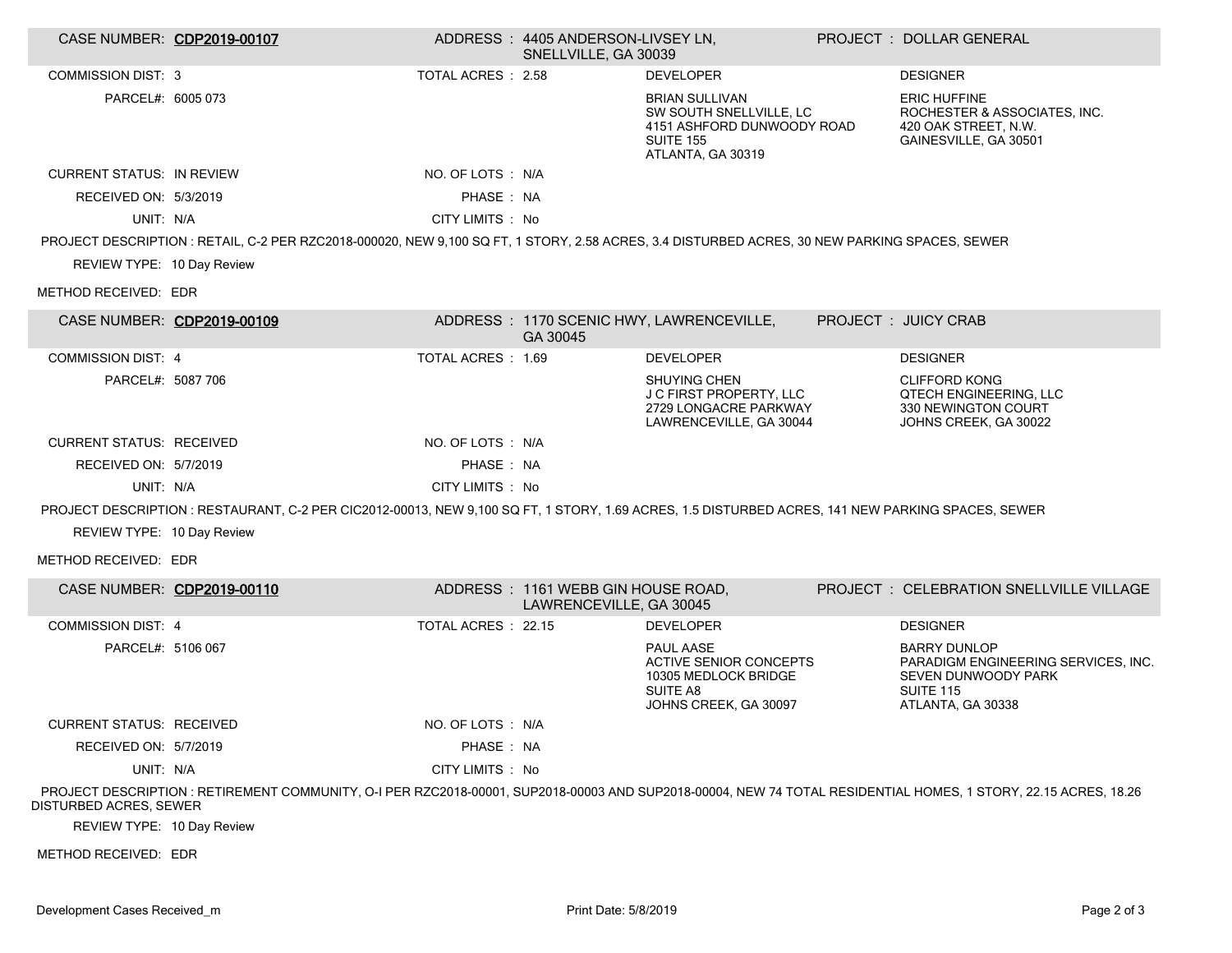| <b>TOTAL FOR:</b>                                                                                                                            | <b>Commercial Development</b><br>Permit                                                                                    | NO. OF CASES: 5     |                                                                 | NO. OF LOTS: 0                                                                                                |  | <b>TOTAL ACRES: 49.76</b>                                                                                                      |  |  |
|----------------------------------------------------------------------------------------------------------------------------------------------|----------------------------------------------------------------------------------------------------------------------------|---------------------|-----------------------------------------------------------------|---------------------------------------------------------------------------------------------------------------|--|--------------------------------------------------------------------------------------------------------------------------------|--|--|
|                                                                                                                                              | <b>Multifamily Development Permit</b>                                                                                      |                     |                                                                 |                                                                                                               |  |                                                                                                                                |  |  |
|                                                                                                                                              | CASE NUMBER: MDP2019-00012                                                                                                 |                     | ADDRESS: 6860 BEBOUT DR, NORCROSS, GA<br>30093                  |                                                                                                               |  | PROJECT: 6860 ASHFORD                                                                                                          |  |  |
| <b>COMMISSION DIST: 2</b>                                                                                                                    |                                                                                                                            | TOTAL ACRES : 20.76 |                                                                 | <b>DEVELOPER</b>                                                                                              |  | <b>DESIGNER</b>                                                                                                                |  |  |
| PARCEL#: 6218 026                                                                                                                            |                                                                                                                            |                     |                                                                 | <b>CLAY REICHERT</b><br>THE RADCO COMPANIES<br>400 GALLERIA PARKWAY<br><b>SUITE 1200</b><br>ATLANTA, GA 30339 |  | YOUNG KWON<br>JACOB AND HEFNER ASSOCIATES<br>3675 CRESTWOOD PARKWAY<br>SUITE 400<br>DULUTH, GA 30096                           |  |  |
| <b>CURRENT STATUS: RECEIVED</b>                                                                                                              |                                                                                                                            | NO. OF LOTS:        |                                                                 |                                                                                                               |  |                                                                                                                                |  |  |
| RECEIVED ON: 5/3/2019                                                                                                                        |                                                                                                                            | PHASE: NA           |                                                                 |                                                                                                               |  |                                                                                                                                |  |  |
| UNIT: N/A                                                                                                                                    |                                                                                                                            | CITY LIMITS : No    |                                                                 |                                                                                                               |  |                                                                                                                                |  |  |
| PROJECT DESCRIPTION : 6860 ASHFORD, RM-24 PER RZM2016-00005, 40 UNITS, 20.76 ACRES, 1.7 DISTURBED ACRES, SEWER<br>REVIEW TYPE: 10 Day Review |                                                                                                                            |                     |                                                                 |                                                                                                               |  |                                                                                                                                |  |  |
| METHOD RECEIVED: EDR                                                                                                                         |                                                                                                                            |                     |                                                                 |                                                                                                               |  |                                                                                                                                |  |  |
| <b>TOTAL FOR:</b>                                                                                                                            | <b>Multifamily Development</b><br>Permit                                                                                   | NO. OF CASES: 1     |                                                                 | NO. OF LOTS: 0                                                                                                |  | <b>TOTAL ACRES: 20.76</b>                                                                                                      |  |  |
|                                                                                                                                              | <b>Subdivision Development Permit</b>                                                                                      |                     |                                                                 |                                                                                                               |  |                                                                                                                                |  |  |
|                                                                                                                                              | CASE NUMBER: SDP2019-00022                                                                                                 |                     | ADDRESS: 1467 FIVE FORKS TRICKUM RD,<br>LAWRENCEVILLE, GA 30044 |                                                                                                               |  | PROJECT : TRICKUM HILL                                                                                                         |  |  |
| <b>COMMISSION DIST: 4</b>                                                                                                                    |                                                                                                                            | TOTAL ACRES : 12.39 |                                                                 | <b>DEVELOPER</b>                                                                                              |  | <b>DESIGNER</b>                                                                                                                |  |  |
| PARCEL#: 5084 001                                                                                                                            |                                                                                                                            |                     |                                                                 | <b>CHRIS COLE</b><br><b>RESIBUILT HOMES</b><br>3630 PEACHTREE ROAD<br><b>SUITE 1500</b><br>ATLANTA, GA 30326  |  | <b>MATTHEW KACZENSKI</b><br>PLANNERS AND ENGINEERS<br>COLLABORATIVE, INC.<br>350 RESEARCH COURT<br>PEACHTREE CORNERS, GA 30092 |  |  |
| <b>CURRENT STATUS: RECEIVED</b>                                                                                                              |                                                                                                                            | NO. OF LOTS : 78    |                                                                 |                                                                                                               |  |                                                                                                                                |  |  |
| RECEIVED ON: 5/3/2019                                                                                                                        |                                                                                                                            | PHASE: NA           |                                                                 |                                                                                                               |  |                                                                                                                                |  |  |
| UNIT: N/A                                                                                                                                    |                                                                                                                            | CITY LIMITS : No    |                                                                 |                                                                                                               |  |                                                                                                                                |  |  |
|                                                                                                                                              | PROJECT DESCRIPTION : SINGLE FAMILY TOWNHOMES, R-TH PER RZM2018-00006, 78 LOTS, 12.39 ACRES, 10.425 DISTURBED ACRES, SEWER |                     |                                                                 |                                                                                                               |  |                                                                                                                                |  |  |
| REVIEW TYPE: 10 Day Review                                                                                                                   |                                                                                                                            |                     |                                                                 |                                                                                                               |  |                                                                                                                                |  |  |
| METHOD RECEIVED: EDR                                                                                                                         |                                                                                                                            |                     |                                                                 |                                                                                                               |  |                                                                                                                                |  |  |
| <b>TOTAL FOR:</b>                                                                                                                            | <b>Subdivision Development</b><br>Permit                                                                                   | NO. OF CASES: 1     |                                                                 | NO. OF LOTS: 78                                                                                               |  | <b>TOTAL ACRES: 12.39</b>                                                                                                      |  |  |
|                                                                                                                                              |                                                                                                                            |                     |                                                                 |                                                                                                               |  |                                                                                                                                |  |  |
| <b>GRAND TOTALS</b>                                                                                                                          |                                                                                                                            | NO. OF CASES: 7     |                                                                 | NO. OF LOTS: 78                                                                                               |  | <b>TOTAL ACRES: 82.91</b>                                                                                                      |  |  |